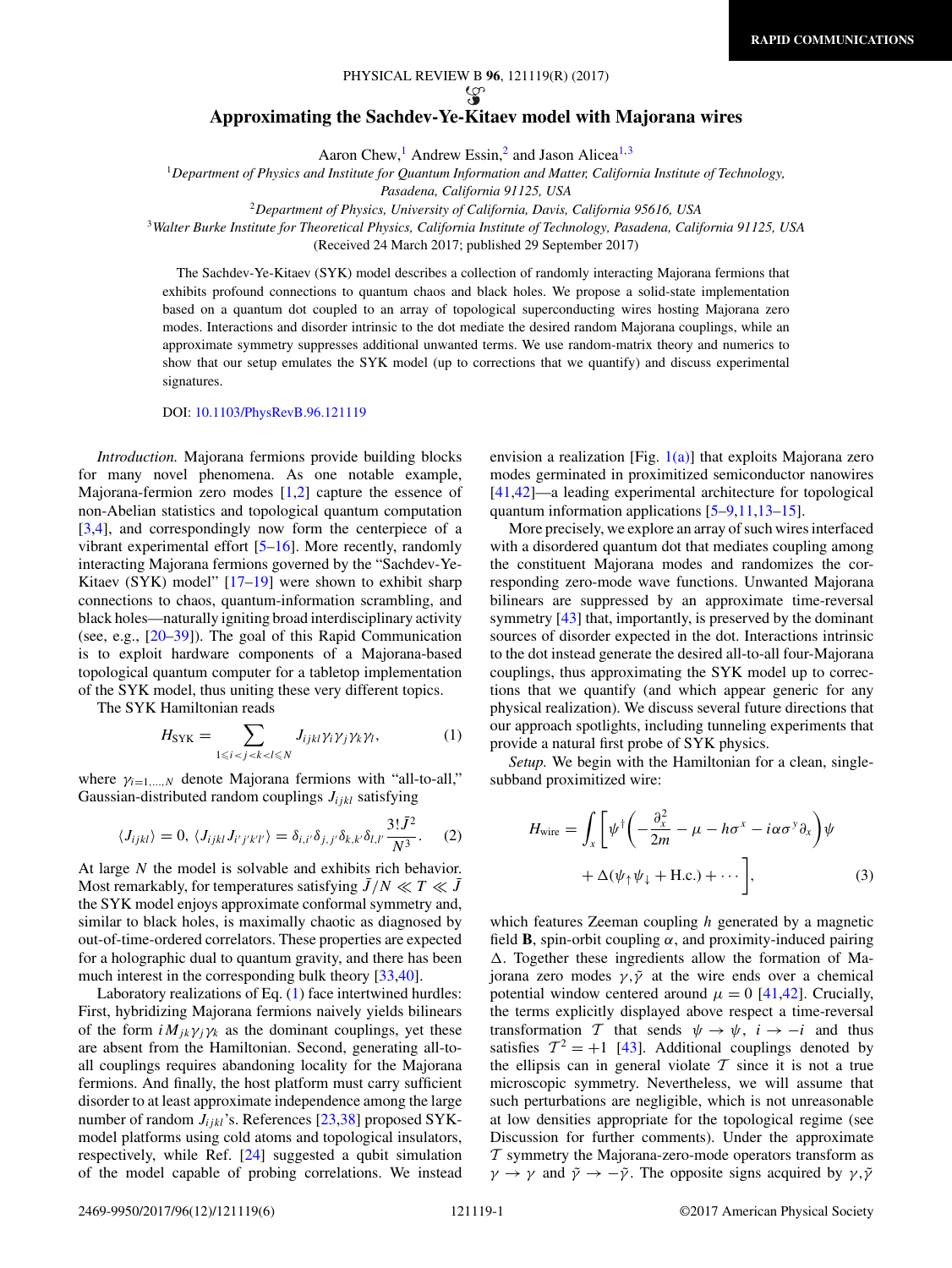<span id="page-1-0"></span>

FIG. 1. (a) Device that approximates the SYK model using topological wires interfaced with a 2D quantum dot. The dot mediates disorder and four-fermion interactions among Majorana modes *γ*1*,...,N* inherited from the wires, while Majorana bilinears are suppressed by an approximate time-reversal symmetry. (b) Energy levels pre hybridization. The dot-Majorana hybridization energy *λ* is large compared to  $N\delta\epsilon_{typ}$ , where *N* is the number of Majorana modes and  $\delta \epsilon_{typ}$  is the typical dot level spacing; this maximizes leakage into the dot. (c) Energy levels post hybridization. The *N* absorbed Majorana modes enhance the energy  to the next excited dot state via level repulsion; four-Majorana interactions occur on a scale  $J < \epsilon$ .

ensure that  $T$  commutes with the ground-state fermion parity  $P = i\gamma\tilde{\gamma}$ , as it must.

Consider now *N* topological wires "plugged into" a twodimensional (2D) disordered quantum dot [Fig.  $1(a)$ ], such that the Majoranas  $\gamma_{1,\dots,N}$  that are even under T hybridize with the dot while their partners  $\tilde{\gamma}_{1,...,N}$  decouple completely. The full architecture continues to approximately preserve  $T$ provided (i) the dot carries negligible spin-orbit coupling and (ii) the **B** field orients in the plane of the dot so that orbital effects are absent. Here the setup falls into class BDI, which in the free-fermion limit admits an integer topological invariant  $v \in \mathbb{Z}$  [\[44,45\]](#page-4-0) that counts the number of Majorana zero modes at each end; interactions collapse the classification to  $\mathbb{Z}_8$  [\[46,47\]](#page-4-0). In essence our device leverages nanowires to construct a topological phase with a free-fermion invariant *ν* = *N*: All bilinear couplings *iM<sub>ik</sub>γ<sub>i</sub>γ<sub>k</sub>* are forbidden by  $T$ and thus *cannot* be generated by the dot under the conditions specified above. We exploit the resulting *N* Majorana zero modes to simulate SYK-model physics mediated by disorder and interactions native to the dot, similar in spirit to Refs. [\[21,38\]](#page-4-0).

Figures  $1(b)$  and  $1(c)$  illustrate the relevant parameter regime. The dot-Majorana hybridization energy *λ* satisfies  $\lambda \gg N \delta \epsilon_{typ}$ , where  $\delta \epsilon_{typ}$  denotes the typical dot level spacing. This criterion enables the dot to absorb a substantial fraction of *all N* Majorana zero modes as shown below. The dot's disordered environment then efficiently "scrambles" the zero-mode wave functions, although we assume that their localization

length *ξ* exceeds the dot size *L*. More quantitatively, we take the mean free path  $\ell_{\rm mfp} \ll L$  to maximize randomness and the dimensionless conductance  $g = k_F \ell_{\text{mfp}} > 1$  such that  $L < \xi$ . Turning on four-fermion interactions couples the disordered Majorana modes with typical  $J_{ijkl}$ 's that are smaller than the energy  $\epsilon$  to the next excited state (which as we will see is enhanced by level repulsion compared to  $\delta \epsilon_{typ}$ ). This separation of scales allows us to first analyze the disordered wave functions in the noninteracting limit and then explore interactions projected onto the zero-mode subspace. We next carry out this program using random-matrix theory, which is expected to apply in the above regime [\[48,49\]](#page-4-0).

*Random-matrix-theory analysis.* We model the dot as a 2D lattice composed of  $N_{dot} \gg N$  sites hosting fermions  $c_{a=1,\dots,N_{\text{dot}}}$  [\[50\]](#page-4-0). In terms of physical dot parameters we have  $N_{dot} \sim (L/\ell_{\rm mfp})^2$ — that is, the fermions represent degrees of freedom coarse-grained on a length scale of the order of the mean free path. The Hamiltonian governing the dot-Majorana system is  $H = H_0 + H_{int}$ , with  $H_0$  and  $H_{int}$  the free and interacting pieces, respectively. We employ a Majorana basis and write  $c_a = (\eta_a + i\tilde{\eta}_a)/2$ , where  $\eta_a$  is even under T while  $\tilde{\eta}_a$  is odd (similarly to  $\gamma_i$ ,  $\tilde{\gamma}_i$ ). In terms of

$$
\Gamma = [\eta_1 \cdots \eta_{N_{\text{dot}}} ; \gamma_1 \cdots \gamma_N]^T, \quad \tilde{\Gamma} = [\tilde{\eta}_1 \cdots \tilde{\eta}_{N_{\text{dot}}}]^T, \quad (4)
$$

*H*<sup>0</sup> takes the form

$$
H_0 = \frac{i}{4} [\Gamma^T \quad \tilde{\Gamma}^T] \begin{bmatrix} 0 & M \\ -M^T & 0 \end{bmatrix} \begin{bmatrix} \Gamma \\ \tilde{\Gamma} \end{bmatrix}.
$$
 (5)

Time-reversal  $T$  fixes the zeros above but allows for a general real-valued  $(N<sub>dot</sub> + N) \times N<sub>dot</sub>$ -dimensional matrix *M*. (The matrix is not square since we discarded the  $\tilde{\gamma}_i$  modes that trivially decouple.) One can perform a singular-value decomposition of *M* by writing  $\Gamma = \mathcal{O}\Gamma'$  and  $\tilde{\Gamma} = \tilde{\mathcal{O}}\tilde{\Gamma}'$ . Here  $\mathcal{O}, \tilde{\mathcal{O}}$  denote orthogonal matrices consisting of singular vectors, i.e., the matrix  $\Lambda \equiv \mathcal{O}^T M \tilde{\mathcal{O}}$  only has nonzero entries along the diagonal. Writing  $\Gamma' = [\eta'_1 \cdots \eta'_{N_{dot}}; \gamma'_1 \cdots \gamma'_N]^T$  and similarly for  $\tilde{\Gamma}'$ , the Hamiltonian becomes

$$
H_0 = \frac{i}{2} \sum_{a=1}^{N_{\text{dot}}} \epsilon_a \eta'_a \tilde{\eta}'_a,\tag{6}
$$

where  $\epsilon_a \equiv \Lambda_{aa}$  are the nonzero dot energies. Most importantly,  $\gamma'_{i=1,\dots,N}$  drop out and form the modified *N* Majorana zero modes guaranteed by  $T$  symmetry.

We are interested in statistical properties of the associated Majorana wave functions in the presence of strong randomness. To make analytic progress we assume (for now) that all elements of  $M$  in Eq.  $(5)$  are independent, Gaussiandistributed random variables with zero mean and the same variance, corresponding to the chiral orthogonal ensemble [\[51,52\]](#page-4-0). This form permits Cooper pairing of dot fermions—an inessential detail for our purposes—and also does not enforce the strong-hybridization criterion *λ Nδ* typ. We will see that the Majorana wave functions nevertheless live almost entirely in the dot as appropriate for the latter regime.

The probability density for such a random matrix *M* is [\[53\]](#page-4-0)  $P(M) \propto \exp[-\frac{\pi^2}{8N_{\text{dot}}\delta\epsilon_{\text{typ}}^2}\text{Tr}(M^T M)]$ . Because  $P(M)$  is invariant under  $M \to \mathcal{O}^T M \tilde{\mathcal{O}}$ , the singular-vector matrices  $\mathcal{O}, \tilde{\mathcal{O}}$  are uniformly distributed over the spaces  $O(N_{dot} + N)$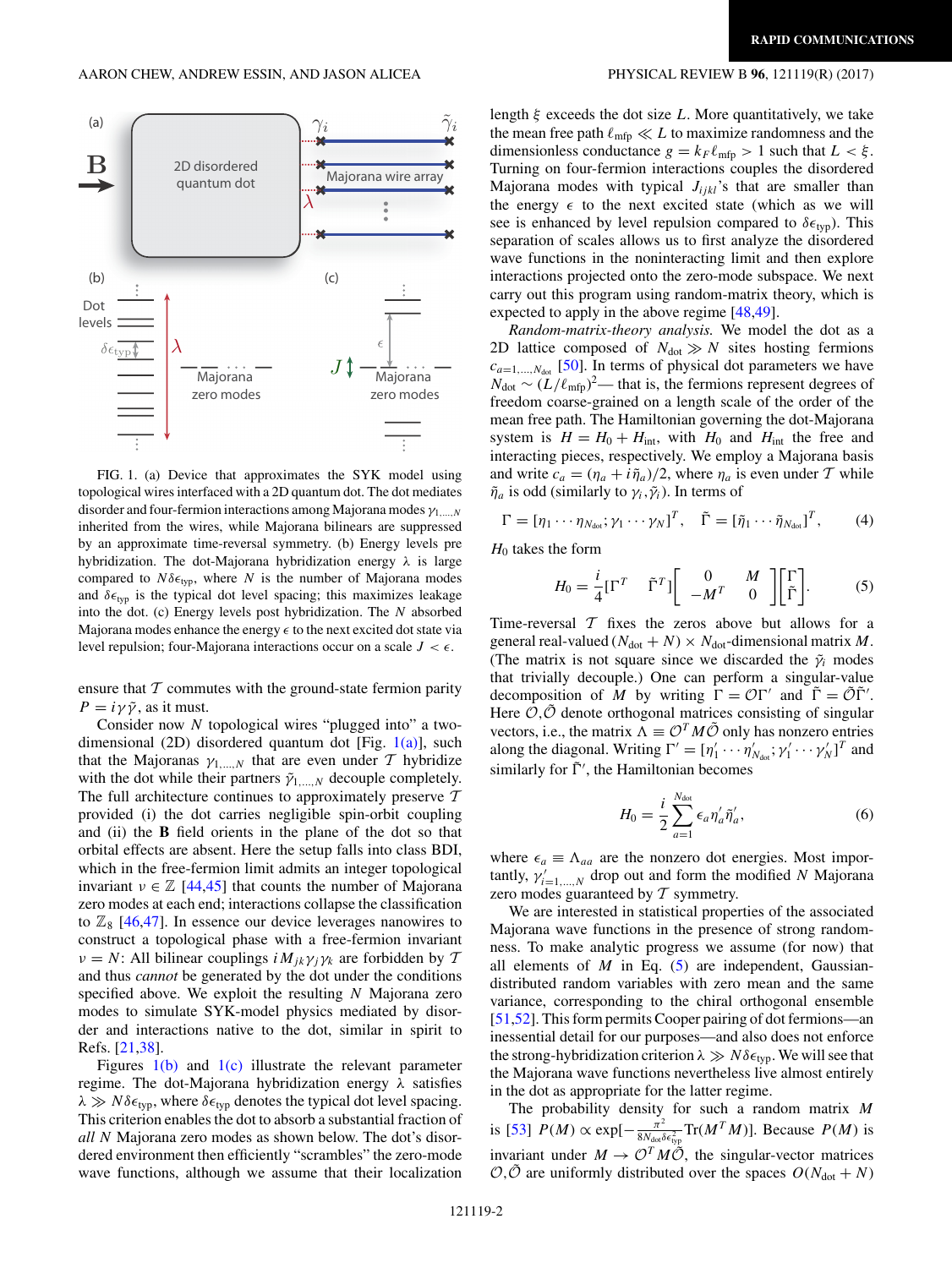### <span id="page-2-0"></span>APPROXIMATING THE SACHDEV-Ye-KITAEV MODEL . . . PHYSICAL REVIEW B **96**, 121119(R) (2017)

and  $O(N<sub>dot</sub>)$ , respectively. In particular, the Majorana wave functions  $\phi_i$  corresponding to  $\gamma'_i$  are the final *N* columns of a random element of  $O(N_{dot} + N)$ . For large  $N_{dot} + N$  the distribution of wave-function components is asymptotically Gaussian [\[48,54\]](#page-4-0):

$$
\langle \phi_{i,I} \rangle = 0, \quad \langle \phi_{i,I} \phi_{j,J} \rangle = \frac{\delta_{i,j} \delta_{I,J}}{N_{\text{dot}} + N} \approx \frac{\delta_{i,j} \delta_{I,J}}{N_{\text{dot}}}.
$$
 (7)

Summing  $\phi_{i,I}^2$  over the dot sites thus gives unity up to corrections of order  $N/N_{dot}$ , i.e., the dot swallows the Majorana modes as claimed.

Once absorbed by the dot, the *N* Majorana zero modes repel the nearby energy levels. Random-matrix theory allows us to estimate the energy  $\epsilon$  to the first excited dot state. References [\[55,56\]](#page-4-0) show that the smallest eigenvalue for the Wishart matrix  $M^T M$  approaches  $(\sqrt{a} - \sqrt{b})^2 v$ , where *M* is an  $a \times b$ matrix with variance  $v$  for each element. The energy  $\epsilon$  is the square root of this eigenvalue. For our matrix *M* we thus obtain

$$
\epsilon \approx \frac{1}{\pi} N \delta \epsilon_{\text{typ}}.\tag{8}
$$

The enhancement compared to  $\delta \epsilon_{typ}$  [sketched in Fig. [1\(c\)\]](#page-1-0) isolates the *N* Majorana modes from adjacent levels, justifying projection onto the zero-energy subspace.

Let us now examine a general  $\mathcal T$ -invariant four-fermion interaction among dot fermions,  $H_{int} = \sum_{abcd} U_{abcd} c_a^{\dagger} c_b^{\dagger} c_c c_d$ . Projection follows from  $c_a \to \frac{1}{2} \sum_i \phi_{i,a} \gamma'_i$ , which yields

$$
H \to \sum_{1 \le i < j < k < l \le N} J_{ijkl} \gamma'_i \gamma'_j \gamma'_k \gamma'_l, \tag{9}
$$

$$
J_{ijkl} = \frac{1}{2^4} \sum_{abcd} U_{abcd} \sum_p s_p \phi_{p(i)a} \phi_{p(j)b} \phi_{p(k)c} \phi_{p(l)d}.
$$
 (10)

The *p* sum runs over permutations of *ijkl*, and  $s_p = \pm 1$ is the parity of permutation *p*. Notice that only the part of *Uabcd* that is asymmetric under swapping any pair of indices contributes to  $J_{ijkl}$ . For density-density interactions among the coarse-grained fermions—where  $U_{abcd} \propto \delta_{ad} \delta_{bc}$ —all  $J_{ijkl}$ consequently vanish. This in fact is a virtue that underlies compatibility of SYK physics with randomness in our setup. Density-density interactions would project nontrivially only if potential disorder  $\delta \mu_a c_a^{\dagger} c_a$  did as well, but the latter would generate unwanted Majorana bilinears that tend to spoil SYK properties. Other physical couplings such as currentcurrent interactions produce nonzero  $J_{i,ikl}$ . We stress, however, that *microscopic* density-density interactions will generically contribute to  $J_{ijkl}$  after coarse graining.

Emulating the SYK model requires that the  $J_{iikl}$ 's encode all-to-all Majorana interactions and form independent random variables whose correlations obey Wick's theorem. Using Eq. (7) one reproduces Eq. [\(2\)](#page-0-0) with

$$
\bar{J}^2 = \frac{3N^3}{8N_{\text{dot}}^4} \sum_{abcd} \left(U_{abcd}^{\text{as}}\right)^2 \sim \frac{N^3}{N_{\text{dot}}^{\alpha}}.\tag{11}
$$

Here  $U_{abcd}^{as}$  denotes the antisymmetric part of  $U_{abcd}$ . The exponent  $\alpha$  on the right side is interaction dependent. An (unphysical) nonlocal interaction with  $(U_{abcd}^{as})^2$  = const yields  $\alpha = 0$ , while a local  $U_{abcd}^{as}$  with support only for *bcd* "near" *a* instead yields  $\alpha = 3$ .

Equation (11) implies all-to-all coupling but does not guarantee independence of the  $J_{ijkl}$ 's. Since there are  $\binom{N}{4} \sim$  $N^4$  such couplings and  $N \times N_{dot}$  independent Majorana wavefunction components in the dot, a necessary condition for the latter property is

$$
N_{\text{dot}} \gtrsim N^3. \tag{12}
$$

Corrections to Wick's theorem persist even in this regime, however. For example, Eq. (7) yields

$$
\langle J_{ijkl} J_{klmn} J_{ijmn} \rangle \propto \frac{1}{N_{\text{dot}}^6} \sum_{abcdef} U_{abcd}^{\text{as}} U_{cdef}^{\text{as}} U_{abef}^{\text{as}} \sim \frac{1}{N_{\text{dot}}^{\beta}},\tag{13}
$$

whereas in the SYK model such correlations vanish. [Note that our system still preserves the statistical SO(*N*) "flavor" symmetry corresponding to rotations among the Majorana fermions that is present in the SYK model.] A local interaction implies  $\beta = 5$ ; Eq. (13) then decays faster with *N*<sub>dot</sub> compared with  $\langle J_{ijkl}^2 \rangle^{3/2}$ . In this sense the  $J_{ijkl}$ 's asymptotically form independent Gaussian random variables as in Ref. [\[23\]](#page-4-0). Corrections to Wick's theorem do nevertheless introduce a proliferation of new Feynman diagrams that may qualitatively alter SYK-model physics over some energy scales [\[57\]](#page-4-0).

*Numerics.* We now semiquantitatively validate randommatrix-theory predictions using a more physically motivated Hamiltonian. Consider first the free part,

$$
H_0 = -\sum_{a \neq b} t_{ab} c_a^{\dagger} c_b + \sum_a V_a c_a^{\dagger} c_a + \lambda \sum_{i=1}^N \gamma_i (c_{a_i} - c_{a_i}^{\dagger}).
$$
\n(14)

Here  $V_a$  is an uncorrelated Gaussian disorder landscape with zero mean and variance  $\bar{V}^2$ . In the  $\lambda$  hybridization term, Majorana  $\gamma_i$  couples to a single dot site  $a_i$ . For the hoppings  $t_{ab}$ , we consider uniform nearest-neighbor tunnelings of strength *t* (yielding an Anderson model) and compare results with purely random, arbitrary-range hopping satisfying  $\langle t_{ab} \rangle$  =  $0, \langle t_{ab} t_{a'b'} \rangle = t^2$  (yielding a random-matrix model). All data below correspond to  $V = t$  with adjacent Majorana modes separated by two or three dot sites. Unless specified otherwise  $\lambda = t/2$ , the dot system size is 31  $\times$  31, and results are disorder averaged over many configurations [20 for Fig.  $2(a)$ , 50 for  $2(b)$ and  $2(d)$ , and 500 for  $2(c)$ ].

Figure  $2(a)$  corresponds to  $N = 16$  and plots the fraction of the Majorana mode wave functions absorbed by the dot averaged over all 16 zero modes—versus *λ/*(*Nδ* typ). For both the Anderson and random-matrix models the fraction is of order one at  $\lambda/(N\delta\epsilon_{typ}) \gtrsim 4$ , eventually saturating to unity as in random-matrix theory. The inset shows the probability density for a zero-mode wave function nearly fully absorbed by the dot, obtained from an  $N = 1$  Anderson model; the wave function appears thoroughly randomized and loses all information about its original position (in this case, the center). Figure [2\(b\)](#page-3-0) illustrates level repulsion of the excitation energy  (normalized by the level spacing  $\delta \epsilon_{typ}$ ) versus *N*. Note that the dot almost completely absorbs all zero modes up to the largest *N* shown. The random-matrix model yields a slope that agrees within  $\sim$  5% with Eq. (8) obtained from random-matrix theory, while the Anderson model agrees within ∼20%.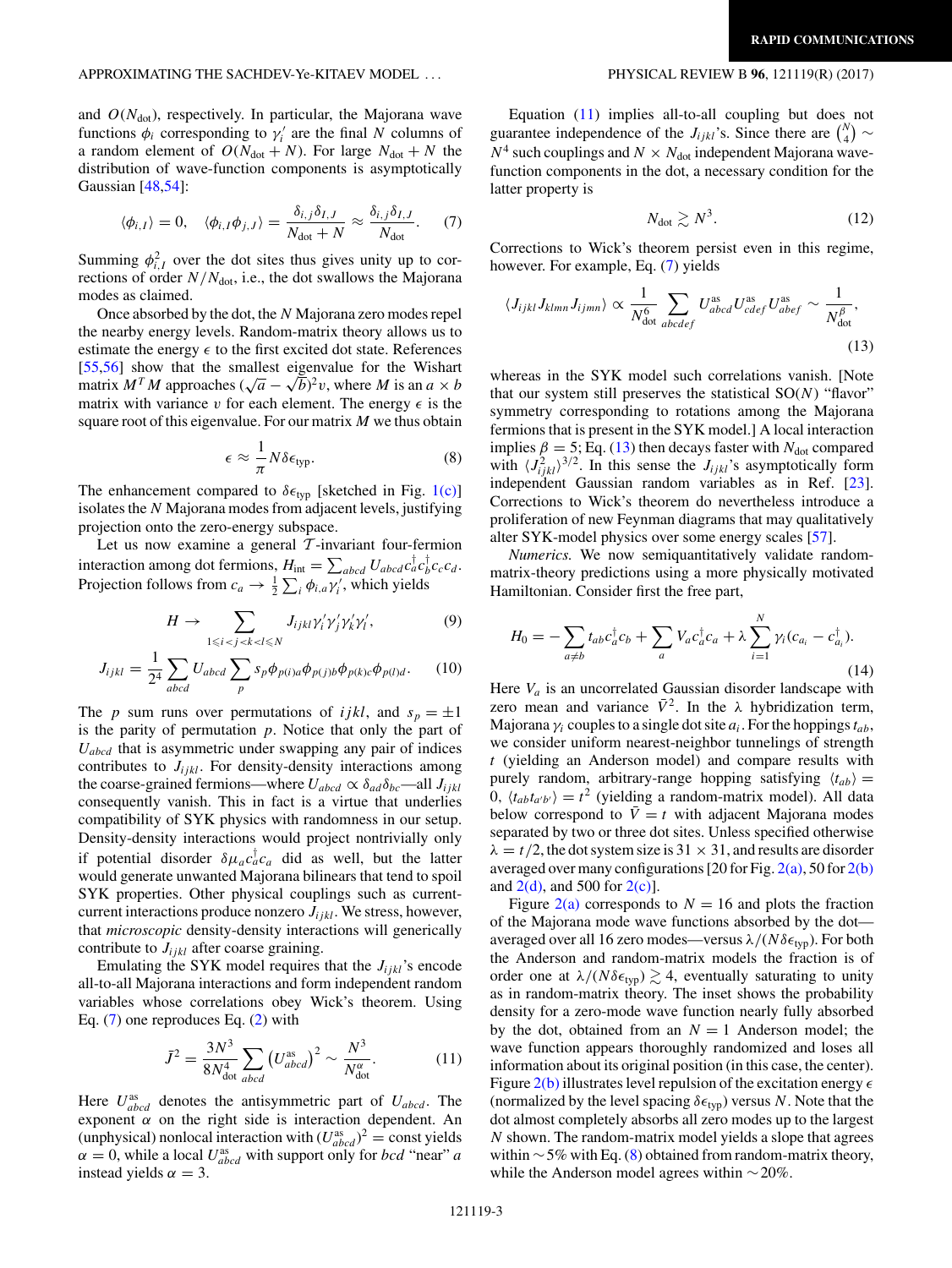<span id="page-3-0"></span>

FIG. 2. (a) Average absorption of Majorana wave functions into the dot versus the hybridization strength  $\lambda$  with  $N = 16$  zero modes. Inset: probability density for a Majorana wave function swallowed and randomized by the dot of size  $51 \times 51$ . (b) Enhanced level repulsion of the first excited dot state  $\epsilon$  by *N* absorbed Majorana modes [cf. Figs. [1\(b\)](#page-1-0) and [1\(c\)\]](#page-1-0). (c) Histogram of  $J_{ijkl}$  couplings obtained from local current-current interactions on a dot of size 21 × 21, together with a Gaussian fit (solid line). (d) Scaling of the variance  $\propto J^2$  of these couplings versus *N*<sub>dot</sub>.

Next we include a local current-current interaction

$$
H_{\text{int}} = U \sum_{\langle ab \rangle} c_a^{\dagger} \nabla c_a \cdot c_b^{\dagger} \nabla c_b, \qquad (15)
$$

with  $\nabla$  a lattice gradient, projected into the zero-mode subspace. Figure  $2(c)$  plots a histogram of the resulting  $J_{ijkl}$ couplings (in units of *U*) using an Anderson model with  $N = 8$ and a  $21 \times 21$  dot. The data agrees well with a Gaussian distribution (see solid line). Finally, Fig.  $2(d)$  illustrates the *N*<sub>dot</sub> dependence of the variance  $\propto \bar{J}$  for *J<sub>ijkl</sub>* [recall Eq. [\(2\)](#page-0-0)] with  $N = 8$ . The Anderson model yields a scaling close to  $1/N_{\text{dot}}^2$  -slower than  $1/N_{\text{dot}}^3$  resulting from random-matrix theory [Eq.  $(11)$ ]. We attribute this difference primarily to localization effects that effectively reduce the system area. As a check, the random-matrix model, which should not suffer localization due to the nonlocal hoppings, indeed yields the expected  $1/N_{\text{dot}}^3$  scaling.

*Discussion.* We showed that in certain regimes our Majorana wire/quantum dot setup can emulate the SYK model up to very generic corrections. Chiefly, we invoked an approximate time-reversal symmetry that suppresses bilinears, strong dot-Majorana coupling that delocalizes and randomizes the wave functions, level repulsion that suppresses pollution of the zero-mode subspace by additional dot levels, and sufficient randomness to approximate independent, random all-to-all couplings  $J_{ijkl}$ . Regarding the last property, Eqs.  $(11)$  and [\(12\)](#page-2-0) imply that independence requires  $\bar{J} \sim 1/N^3$  for a dot with local interactions. Since  $\bar{J} \ll \epsilon$  excited dot states indeed can be safely ignored. We saw that level repulsion of the dot states scales with *N*, implying that one can enlarge the dot to accommodate arbitrarily many wires without spoiling this property, provided the system size does not exceed the localization length. (For larger scales we lose all-to-all coupling, as the Majorana wave functions localize.) However, increasing *N* rapidly diminishes the strong-coupling temperature window  $T \ll \bar{J}$ , where much of the interesting physics emerges. This challenge can be alleviated with long-range interactions, which lead to slower decay with *N*. Alternatively, one can intentionally abandon independence to boost  $\bar{J}$ , although the fate of SYK physics in such cases remains to be systematically understood.

To maintain approximate  $T$  symmetry graphene-based dots appear ideal due to their strict two dimensionality and extremely weak spin-orbit coupling. In this case the dominant source of  $T$  violation will likely originate from the Majorana wires. We can crudely assess the impact of such perturbations by adding local  $\mathcal T$ -breaking terms for the dot in the vicinity of the wires and projecting, e.g.,

$$
\delta H = \chi \sum_{i=1}^{N} (ic_{a_i}^{\dagger} c_{a_i+1} + \text{H.c.}) \to \sum_{1 \leq j < k \leq N} i M_{jk} \gamma'_j \gamma'_k,
$$
\n
$$
M_{jk} = \chi \sum_{i=1}^{N} (\phi_{j,a_i} \phi_{k,a_i+1} - \phi_{k,a_i} \phi_{j,a_i+1}). \tag{16}
$$

The  $M_{jk}$  bilinear couplings are random with zero mean and variance  $2\chi^2 N/N_{\text{dot}}^2 \sim 1/N^5$ , where we used Eq. [\(12\)](#page-2-0). The correction to the two-point correlation function  $\langle \gamma_i(t) \gamma_i(0) \rangle$  is thus  $\propto N(\chi^2/N^5)$ , and should be compared to the contribution  $\bar{J}^2 \sim U^2/N^6$  (for local interactions) from four-Majorana interactions. This correction is small provided  $\chi \lesssim U/N$ ; longer-range interactions relax the criterion further. Tunneling into the dot provides an appealing benchmark of proximity to SYK physics: the conductance approaches a constant at zero bias if bilinears dominate but diverges as  $V^{-1/2}$  for the large-*N* SYK model [\[19\]](#page-4-0).

The setup we propose suggests several other tantalizing applications. First, with relatively few wires  $(N \leq 8)$  one can experimentally explore the  $\mathbb{Z} \rightarrow \mathbb{Z}_8$  reduction of the BDI classification by interactions [\[46,47\]](#page-4-0), very similar to Refs. [\[58,59\]](#page-4-0). One can also investigate quantum quenches as a possible probe of SYK physics by disconnecting or reconnecting the dot and wires to effectively freeze the zero modes or restore their coupling. Finally, much work has been done regarding measuring out-of-time-order correlators in cold atoms and qubit systems (see, e.g., [\[60](#page-4-0)[–63\]](#page-5-0)). Our setup offers the exciting prospect of exploiting Majorana hardware and topological quantum information ideas to measure such quantities in pursuit of the SYK model's hallmark maximal chaos. Developing protocols to this end poses an interesting challenge highlighted by our study.

*Acknowledgments.* We are indebted to X. Chen, M. Franz, Y. Gu, A. Kitaev, J. Meyer, P. Lee, S. Nadj-Perge, J. Iverson, and D. Pikulin for illuminating discussions. We gratefully acknowledge support from the National Science Foundation through Grants No. DMR-1341822 and No. DMR-1723367 (A.C. and J.A.); the Caltech Institute for Quantum Information and Matter, an NSF Physics Frontiers Center with support of the Gordon and Betty Moore Foundation through Grant No. GBMF1250; and the Walter Burke Institute for Theoretical Physics at Caltech.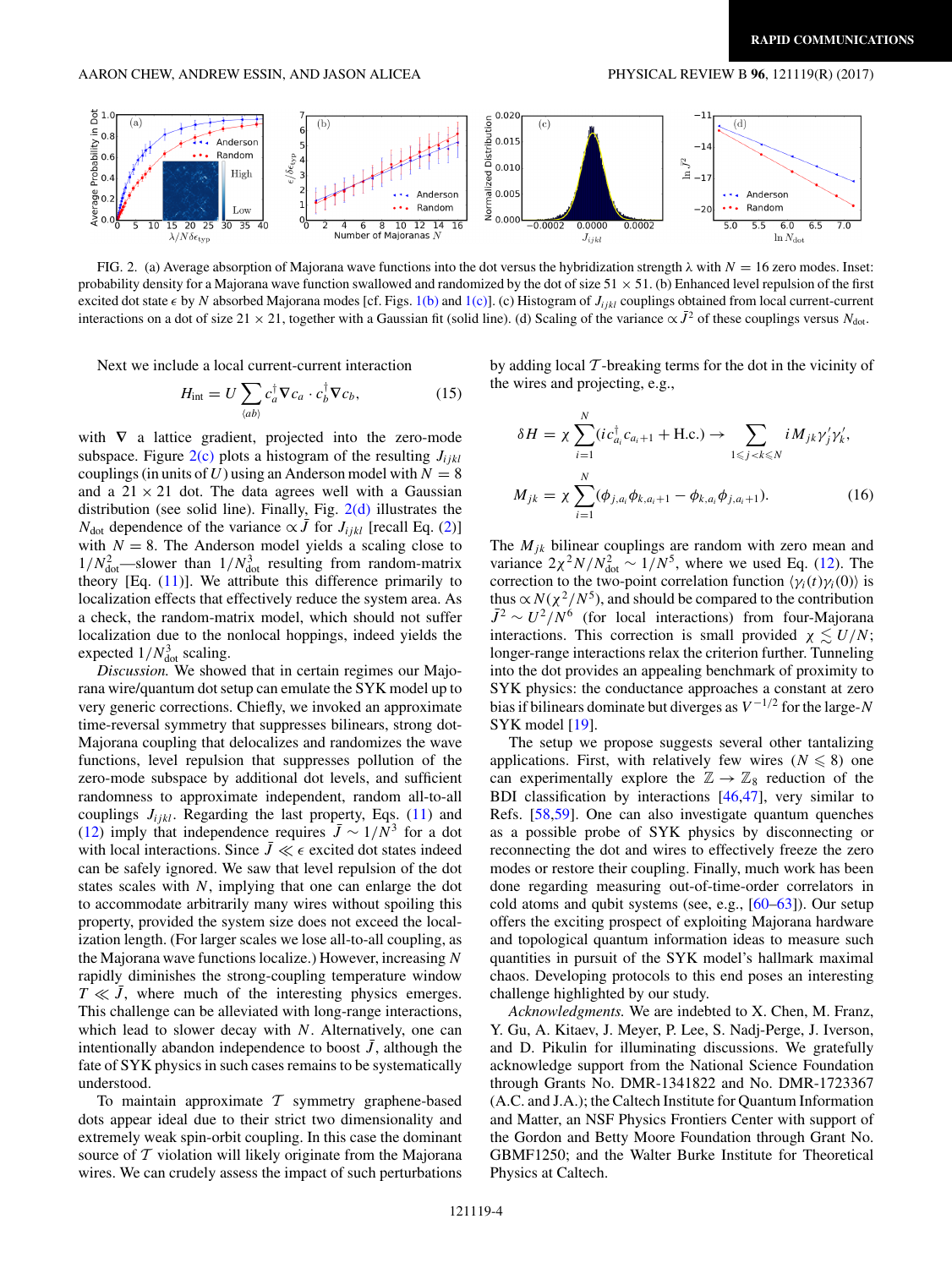### <span id="page-4-0"></span>APPROXIMATING THE SACHDEV-Ye-KITAEV MODEL . . . PHYSICAL REVIEW B **96**, 121119(R) (2017)

- [1] N. Read and D. Green, [Phys. Rev. B](https://doi.org/10.1103/PhysRevB.61.10267) **[61](https://doi.org/10.1103/PhysRevB.61.10267)**, [10267](https://doi.org/10.1103/PhysRevB.61.10267) [\(2000\)](https://doi.org/10.1103/PhysRevB.61.10267).
- [2] A. Y. Kitaev, [Sov. Phys. Usp.](https://doi.org/10.1070/1063-7869/44/10S/S29) **[44](https://doi.org/10.1070/1063-7869/44/10S/S29)**, [131](https://doi.org/10.1070/1063-7869/44/10S/S29) [\(2001\)](https://doi.org/10.1070/1063-7869/44/10S/S29).
- [3] A. Y. Kitaev, [Ann. Phys. \(NY\)](https://doi.org/10.1016/S0003-4916(02)00018-0) **[303](https://doi.org/10.1016/S0003-4916(02)00018-0)**, [2](https://doi.org/10.1016/S0003-4916(02)00018-0) [\(2003\)](https://doi.org/10.1016/S0003-4916(02)00018-0).
- [4] C. Nayak, S. H. Simon, A. Stern, M. Freedman, and S. Das Sarma, [Rev. Mod. Phys.](https://doi.org/10.1103/RevModPhys.80.1083) **[80](https://doi.org/10.1103/RevModPhys.80.1083)**, [1083](https://doi.org/10.1103/RevModPhys.80.1083) [\(2008\)](https://doi.org/10.1103/RevModPhys.80.1083).
- [5] V. Mourik, K. Zuo, S. M. Frolov, S. R. Plissard, E. P. A. M. Bakkers, and L. P. Kouwenhoven, [Science](https://doi.org/10.1126/science.1222360) **[336](https://doi.org/10.1126/science.1222360)**, [1003](https://doi.org/10.1126/science.1222360) [\(2012\)](https://doi.org/10.1126/science.1222360).
- [6] A. Das, Y. Ronen, Y. Most, Y. Oreg, M. Heiblum, and H. Shtrikman, [Nat. Phys.](https://doi.org/10.1038/nphys2479) **[8](https://doi.org/10.1038/nphys2479)**, [887](https://doi.org/10.1038/nphys2479) [\(2012\)](https://doi.org/10.1038/nphys2479).
- [7] A. D. K. Finck, D. J. Van Harlingen, P. K. Mohseni, K. Jung, and X. Li, [Phys. Rev. Lett.](https://doi.org/10.1103/PhysRevLett.110.126406) **[110](https://doi.org/10.1103/PhysRevLett.110.126406)**, [126406](https://doi.org/10.1103/PhysRevLett.110.126406) [\(2013\)](https://doi.org/10.1103/PhysRevLett.110.126406).
- [8] H. O. H. Churchill, V. Fatemi, K. Grove-Rasmussen, M. T. Deng, P. Caroff, H. Q. Xu, and C. M. Marcus, [Phys. Rev. B](https://doi.org/10.1103/PhysRevB.87.241401) **[87](https://doi.org/10.1103/PhysRevB.87.241401)**, [241401\(R\)](https://doi.org/10.1103/PhysRevB.87.241401) [\(2013\)](https://doi.org/10.1103/PhysRevB.87.241401).
- [9] E. J. H. Lee, X. Jiang, M. Houzet, R. Aguado, C. M. Lieber, and S. De Franceschi, [Nat. Nanotechnol.](https://doi.org/10.1038/nnano.2013.267) **[9](https://doi.org/10.1038/nnano.2013.267)**, [79](https://doi.org/10.1038/nnano.2013.267) [\(2014\)](https://doi.org/10.1038/nnano.2013.267).
- [10] S. Nadj-Perge, I. K. Drozdov, J. Li, H. Chen, S. Jeon, J. Seo, A. H. MacDonald, B. A. Bernevig, and A. Yazdani, [Science](https://doi.org/10.1126/science.1259327) **[346](https://doi.org/10.1126/science.1259327)**, [602](https://doi.org/10.1126/science.1259327) [\(2014\)](https://doi.org/10.1126/science.1259327).
- [11] C. Kurter, A. D. K. Finck, Y. S. Hor, and D. J. Van Harlingen, [Nat. Commun.](https://doi.org/10.1038/ncomms8130) **[6](https://doi.org/10.1038/ncomms8130)**, [7130](https://doi.org/10.1038/ncomms8130) [\(2015\)](https://doi.org/10.1038/ncomms8130).
- [12] J.-P. Xu, M.-X. Wang, Z. L. Liu, J.-F. Ge, X. Yang, C. Liu, Z. A. Xu, D. Guan, C. L. Gao, D. Qian, Y. Liu, Q.-H. Wang, F.-C. Zhang, Q.-K. Xue, and J.-F. Jia, [Phys. Rev. Lett.](https://doi.org/10.1103/PhysRevLett.114.017001) **[114](https://doi.org/10.1103/PhysRevLett.114.017001)**, [017001](https://doi.org/10.1103/PhysRevLett.114.017001)  $(2015)$ .
- [13] S. M. Albrecht, A. P. Higginbotham, M. Madsen, F. Kuemmeth, T. S. Jespersen, J. Nygård, P. Krogstrup, and C. M. Marcus, [Nature \(London\)](https://doi.org/10.1038/nature17162) **[531](https://doi.org/10.1038/nature17162)**, [206](https://doi.org/10.1038/nature17162) [\(2016\)](https://doi.org/10.1038/nature17162).
- [14] H. Zhang, O. Gül, S. Conesa-Boj, K. Zuo, V. Mourik, F. K. de Vries, J. van Veen, D. J. van Woerkom, M. P. Nowak, M. Wimmer, D. Car, S. Plissard, E. P. A. M. Bakkers, M. Quintero-Perez, S. Goswami, K. Watanabe, T. Taniguchi, and L. P. Kouwenhoven, [arXiv:1603.04069.](http://arxiv.org/abs/arXiv:1603.04069)
- [15] M. T. Deng, S. Vaitiekenas, E. B. Hansen, J. Danon, M. Leijnse, K. Flensberg, J. Nygård, P. Krogstrup, and C. M. Marcus, [Science](https://doi.org/10.1126/science.aaf3961) **[354](https://doi.org/10.1126/science.aaf3961)**, [1557](https://doi.org/10.1126/science.aaf3961) [\(2016\)](https://doi.org/10.1126/science.aaf3961).
- [16] B. E. Feldman, M. T. Randeria, J. Li, S. Jeon, Y. Xie, Z. Wang, I. K. Drozdov, B. A. Bernevig, and A. Yazdani, [Nat. Phys.](https://doi.org/10.1038/nphys3947) **[13](https://doi.org/10.1038/nphys3947)**, [286](https://doi.org/10.1038/nphys3947) [\(2017\)](https://doi.org/10.1038/nphys3947).
- [17] S. Sachdev and J. Ye, [Phys. Rev. Lett.](https://doi.org/10.1103/PhysRevLett.70.3339) **[70](https://doi.org/10.1103/PhysRevLett.70.3339)**, [3339](https://doi.org/10.1103/PhysRevLett.70.3339) [\(1993\)](https://doi.org/10.1103/PhysRevLett.70.3339).
- [18] A. Kitaev, *A simple model of quantum holography*, KITP Program: Entanglement in Strongly-Correlated Quantum Matter, [http://online.kitp.ucsb.edu/online/entangled15/kitaev/;](http://online.kitp.ucsb.edu/online/entangled15/kitaev/) <http://online.kitp.ucsb.edu/online/entangled15/kitaev2/> (2015).
- [19] J. Maldacena and D. Stanford, [Phys. Rev. D](https://doi.org/10.1103/PhysRevD.94.106002) **[94](https://doi.org/10.1103/PhysRevD.94.106002)**, [106002](https://doi.org/10.1103/PhysRevD.94.106002) [\(2016\)](https://doi.org/10.1103/PhysRevD.94.106002).
- [20] J. Polchinski and V. Rosenhaus, [J. High Energy Phys. 04](https://doi.org/10.1007/JHEP04(2016)001) [\(2016\)](https://doi.org/10.1007/JHEP04(2016)001) [001.](https://doi.org/10.1007/JHEP04(2016)001)
- [21] Y.-Z. You, A. W. W. Ludwig, and C. Xu, [Phys. Rev. B](https://doi.org/10.1103/PhysRevB.95.115150)**[95](https://doi.org/10.1103/PhysRevB.95.115150)**, [115150](https://doi.org/10.1103/PhysRevB.95.115150) [\(2017\)](https://doi.org/10.1103/PhysRevB.95.115150).
- [22] W. Fu and S. Sachdev, [Phys. Rev. B](https://doi.org/10.1103/PhysRevB.94.035135) **[94](https://doi.org/10.1103/PhysRevB.94.035135)**, [035135](https://doi.org/10.1103/PhysRevB.94.035135) [\(2016\)](https://doi.org/10.1103/PhysRevB.94.035135).
- [23] I. Danshita, M. Hanada, and M. Tezuka, *[Prog. Theor. Exp. Phys.](https://doi.org/10.1093/ptep/ptx108)* **[2017](https://doi.org/10.1093/ptep/ptx108)**, [083I01](https://doi.org/10.1093/ptep/ptx108) [\(2017\)](https://doi.org/10.1093/ptep/ptx108).
- [24] L. García-Álvarez, I. L. Egusquiza, L. Lamata, A. del Campo, J. Sonner, and E. Solano, [Phys. Rev. Lett.](https://doi.org/10.1103/PhysRevLett.119.040501) **[119](https://doi.org/10.1103/PhysRevLett.119.040501)**, [040501](https://doi.org/10.1103/PhysRevLett.119.040501) [\(2017\)](https://doi.org/10.1103/PhysRevLett.119.040501).
- [25] A. Jevicki and K. Suzuki, [J. High Energy Phys. 11](https://doi.org/10.1007/JHEP11(2016)046) [\(2016\)](https://doi.org/10.1007/JHEP11(2016)046) [046.](https://doi.org/10.1007/JHEP11(2016)046)
- [26] D. J. Gross and V. Rosenhaus, [J. High Energy Phys. 02](https://doi.org/10.1007/JHEP02(2017)093) [\(2017\)](https://doi.org/10.1007/JHEP02(2017)093) [093.](https://doi.org/10.1007/JHEP02(2017)093)
- 
- [27] S. Banerjee and E. Altman, [Phys. Rev. B](https://doi.org/10.1103/PhysRevB.95.134302) **[95](https://doi.org/10.1103/PhysRevB.95.134302)**, [134302](https://doi.org/10.1103/PhysRevB.95.134302) [\(2017\)](https://doi.org/10.1103/PhysRevB.95.134302).
- [28] E. Witten, [arXiv:1610.09758.](http://arxiv.org/abs/arXiv:1610.09758)
- [29] R. Gurau, [Nucl. Phys. B](https://doi.org/10.1016/j.nuclphysb.2017.01.015) **[916](https://doi.org/10.1016/j.nuclphysb.2017.01.015)**, [386](https://doi.org/10.1016/j.nuclphysb.2017.01.015) [\(2017\)](https://doi.org/10.1016/j.nuclphysb.2017.01.015).
- [30] A. M. García-García and J. J. M. Verbaarschot, [Phys. Rev. D](https://doi.org/10.1103/PhysRevD.94.126010) **[94](https://doi.org/10.1103/PhysRevD.94.126010)**, [126010](https://doi.org/10.1103/PhysRevD.94.126010) [\(2016\)](https://doi.org/10.1103/PhysRevD.94.126010).
- [31] J. S. Cotler, G. Gur-Ari, M. Hanada, J. Polchinski, P. Saad, S. H. [Shenker, D. Stanford, A. Streicher, and M. Tezuka,](https://doi.org/10.1007/JHEP05(2017)118) J. High Energy Phys. [05](https://doi.org/10.1007/JHEP05(2017)118) [\(2017\)](https://doi.org/10.1007/JHEP05(2017)118) [118.](https://doi.org/10.1007/JHEP05(2017)118)
- [32] R. A. Davison, W. Fu, A. Georges, Y. Gu, K. Jensen, and S. Sachdev, [Phys. Rev. B](https://doi.org/10.1103/PhysRevB.95.155131) **[95](https://doi.org/10.1103/PhysRevB.95.155131)**, [155131](https://doi.org/10.1103/PhysRevB.95.155131) [\(2017\)](https://doi.org/10.1103/PhysRevB.95.155131).
- [33] K. Jensen, [Phys. Rev. Lett.](https://doi.org/10.1103/PhysRevLett.117.111601) **[117](https://doi.org/10.1103/PhysRevLett.117.111601)**, [111601](https://doi.org/10.1103/PhysRevLett.117.111601) [\(2016\)](https://doi.org/10.1103/PhysRevLett.117.111601).
- [34] Y. Gu, X.-L. Qi, and D. Stanford, [J. High Energy Phys. 05](https://doi.org/10.1007/JHEP05(2017)125) [\(2017\)](https://doi.org/10.1007/JHEP05(2017)125) [125.](https://doi.org/10.1007/JHEP05(2017)125)
- [35] [C. Krishnan, S. Sanyal, and P. N. B. Subramanian,](https://doi.org/10.1007/JHEP03(2017)056) J. High Energy Phys. [03](https://doi.org/10.1007/JHEP03(2017)056) [\(2017\)](https://doi.org/10.1007/JHEP03(2017)056) [056.](https://doi.org/10.1007/JHEP03(2017)056)
- [36] A. M. García-García and J. J. M. Verbaarschot, [Phys. Rev. D](https://doi.org/10.1103/PhysRevD.96.066012) **[96](https://doi.org/10.1103/PhysRevD.96.066012)**, [066012](https://doi.org/10.1103/PhysRevD.96.066012) [\(2017\)](https://doi.org/10.1103/PhysRevD.96.066012).
- [37] [Z. Bi, C.-M. Jian, Y.-Z. You, K. A. Pawlak, and C. Xu,](https://doi.org/10.1103/PhysRevB.95.205105) *Phys.* Rev. B **[95](https://doi.org/10.1103/PhysRevB.95.205105)**, [205105](https://doi.org/10.1103/PhysRevB.95.205105) [\(2017\)](https://doi.org/10.1103/PhysRevB.95.205105).
- [38] D. I. Pikulin and M. Franz, [Phys. Rev. X](https://doi.org/10.1103/PhysRevX.7.031006) **[7](https://doi.org/10.1103/PhysRevX.7.031006)**, [031006](https://doi.org/10.1103/PhysRevX.7.031006) [\(2017\)](https://doi.org/10.1103/PhysRevX.7.031006).
- [39] S.-K. Jian and H. Yao, [arXiv:1703.02051.](http://arxiv.org/abs/arXiv:1703.02051)
- [40] D. J. Gross and V. Rosenhaus, [J. High Energy Phys. 05](https://doi.org/10.1007/JHEP05(2017)092) [\(2017\)](https://doi.org/10.1007/JHEP05(2017)092) [092.](https://doi.org/10.1007/JHEP05(2017)092)
- [41] R. M. Lutchyn, J. D. Sau, and S. Das Sarma, [Phys. Rev. Lett.](https://doi.org/10.1103/PhysRevLett.105.077001) **[105](https://doi.org/10.1103/PhysRevLett.105.077001)**, [077001](https://doi.org/10.1103/PhysRevLett.105.077001) [\(2010\)](https://doi.org/10.1103/PhysRevLett.105.077001).
- [42] Y. Oreg, G. Refael, and F. von Oppen, [Phys. Rev. Lett.](https://doi.org/10.1103/PhysRevLett.105.177002) **[105](https://doi.org/10.1103/PhysRevLett.105.177002)**, [177002](https://doi.org/10.1103/PhysRevLett.105.177002) [\(2010\)](https://doi.org/10.1103/PhysRevLett.105.177002).
- [43] S. Tewari and J. D. Sau, [Phys. Rev. Lett.](https://doi.org/10.1103/PhysRevLett.109.150408) **[109](https://doi.org/10.1103/PhysRevLett.109.150408)**, [150408](https://doi.org/10.1103/PhysRevLett.109.150408) [\(2012\)](https://doi.org/10.1103/PhysRevLett.109.150408).
- [44] A. Kitaev, [AIP Conf. Proc.](https://doi.org/10.1063/1.3149495) **[1134](https://doi.org/10.1063/1.3149495)**, [22](https://doi.org/10.1063/1.3149495) [\(2009\)](https://doi.org/10.1063/1.3149495).
- [45] [S. Ryu, A. P. Schnyder, A. Furusaki, and A. W. W. Ludwig,](https://doi.org/10.1088/1367-2630/12/6/065010) New J. Phys. **[12](https://doi.org/10.1088/1367-2630/12/6/065010)**, [065010](https://doi.org/10.1088/1367-2630/12/6/065010) [\(2010\)](https://doi.org/10.1088/1367-2630/12/6/065010).
- [46] L. Fidkowski and A. Kitaev, [Phys. Rev. B](https://doi.org/10.1103/PhysRevB.81.134509) **[81](https://doi.org/10.1103/PhysRevB.81.134509)**, [134509](https://doi.org/10.1103/PhysRevB.81.134509) [\(2010\)](https://doi.org/10.1103/PhysRevB.81.134509).
- [47] L. Fidkowski and A. Kitaev, [Phys. Rev. B](https://doi.org/10.1103/PhysRevB.83.075103) **[83](https://doi.org/10.1103/PhysRevB.83.075103)**, [075103](https://doi.org/10.1103/PhysRevB.83.075103) [\(2011\)](https://doi.org/10.1103/PhysRevB.83.075103).
- [48] C. W. J. Beenakker, [Rev. Mod. Phys.](https://doi.org/10.1103/RevModPhys.69.731) **[69](https://doi.org/10.1103/RevModPhys.69.731)**, [731](https://doi.org/10.1103/RevModPhys.69.731) [\(1997\)](https://doi.org/10.1103/RevModPhys.69.731).
- [49] I. Aleiner, P. Brouwer, and L. Glazman, [Phys. Rep.](https://doi.org/10.1016/S0370-1573(01)00063-1) **[358](https://doi.org/10.1016/S0370-1573(01)00063-1)**, [309](https://doi.org/10.1016/S0370-1573(01)00063-1) [\(2002\)](https://doi.org/10.1016/S0370-1573(01)00063-1).
- [50] We assume spinless fermions for simplicity; spin can be introduced trivially since we impose  $T^2 = 1$  symmetry.
- [51] J. Verbaarschot, [Phys. Rev. Lett.](https://doi.org/10.1103/PhysRevLett.72.2531) **[72](https://doi.org/10.1103/PhysRevLett.72.2531)**, [2531](https://doi.org/10.1103/PhysRevLett.72.2531) [\(1994\)](https://doi.org/10.1103/PhysRevLett.72.2531).
- [52] M. A. Stephanov, J. J. M. Verbaarschot, and T. Wettig, Random Matrices, Wiley Encyclopedia of Electrical and Electronic Engineering, Supplement 1 (2001); [arXiv:hep-ph/0509286.](http://arxiv.org/abs/arXiv:hep-ph/0509286)
- [53] C. W. J. Beenakker, [Rev. Mod. Phys.](https://doi.org/10.1103/RevModPhys.87.1037) **[87](https://doi.org/10.1103/RevModPhys.87.1037)**, [1037](https://doi.org/10.1103/RevModPhys.87.1037) [\(2015\)](https://doi.org/10.1103/RevModPhys.87.1037).
- [54] [T. Guhr, A. Muller-Groeling, and H. A. Weidenmuller,](https://doi.org/10.1016/S0370-1573(97)00088-4) Phys. Rep. **[299](https://doi.org/10.1016/S0370-1573(97)00088-4)**, [189](https://doi.org/10.1016/S0370-1573(97)00088-4) [\(1998\)](https://doi.org/10.1016/S0370-1573(97)00088-4).
- [55] J. W. Silverstein, [Ann. Probab.](https://doi.org/10.1214/aop/1176992819) **[13](https://doi.org/10.1214/aop/1176992819)**, [1364](https://doi.org/10.1214/aop/1176992819) [\(1985\)](https://doi.org/10.1214/aop/1176992819).
- [56] Z. D. Bai and Y. Q. Yin, [Ann. Probab.](https://doi.org/10.1214/aop/1176989118) **[21](https://doi.org/10.1214/aop/1176989118)**, [1275](https://doi.org/10.1214/aop/1176989118) [\(1993\)](https://doi.org/10.1214/aop/1176989118).
- [57] See Supplemental Material at [http://link.aps.org/supplemental/](http://link.aps.org/supplemental/10.1103/PhysRevB.96.121119) 10.1103/PhysRevB.96.121119 for a discussion of corrections to Wick's theorem for  $J_{ijkl}$  couplings, which includes Refs.  $[64–67]$ .
- [58] C.-K. Chiu, D. I. Pikulin, and M. Franz, [Phys. Rev. B](https://doi.org/10.1103/PhysRevB.92.241115) **[92](https://doi.org/10.1103/PhysRevB.92.241115)**, [241115\(R\)](https://doi.org/10.1103/PhysRevB.92.241115) [\(2015\)](https://doi.org/10.1103/PhysRevB.92.241115).
- [59] D. I. Pikulin, C.-K. Chiu, X. Zhu, and M. Franz, *[Phys. Rev. B](https://doi.org/10.1103/PhysRevB.92.075438)* **[92](https://doi.org/10.1103/PhysRevB.92.075438)**, [075438](https://doi.org/10.1103/PhysRevB.92.075438) [\(2015\)](https://doi.org/10.1103/PhysRevB.92.075438).
- [60] G. Zhu, M. Hafezi, and T. Grover, [Phys. Rev. A](https://doi.org/10.1103/PhysRevA.94.062329) **[94](https://doi.org/10.1103/PhysRevA.94.062329)**, [062329](https://doi.org/10.1103/PhysRevA.94.062329) [\(2016\)](https://doi.org/10.1103/PhysRevA.94.062329).